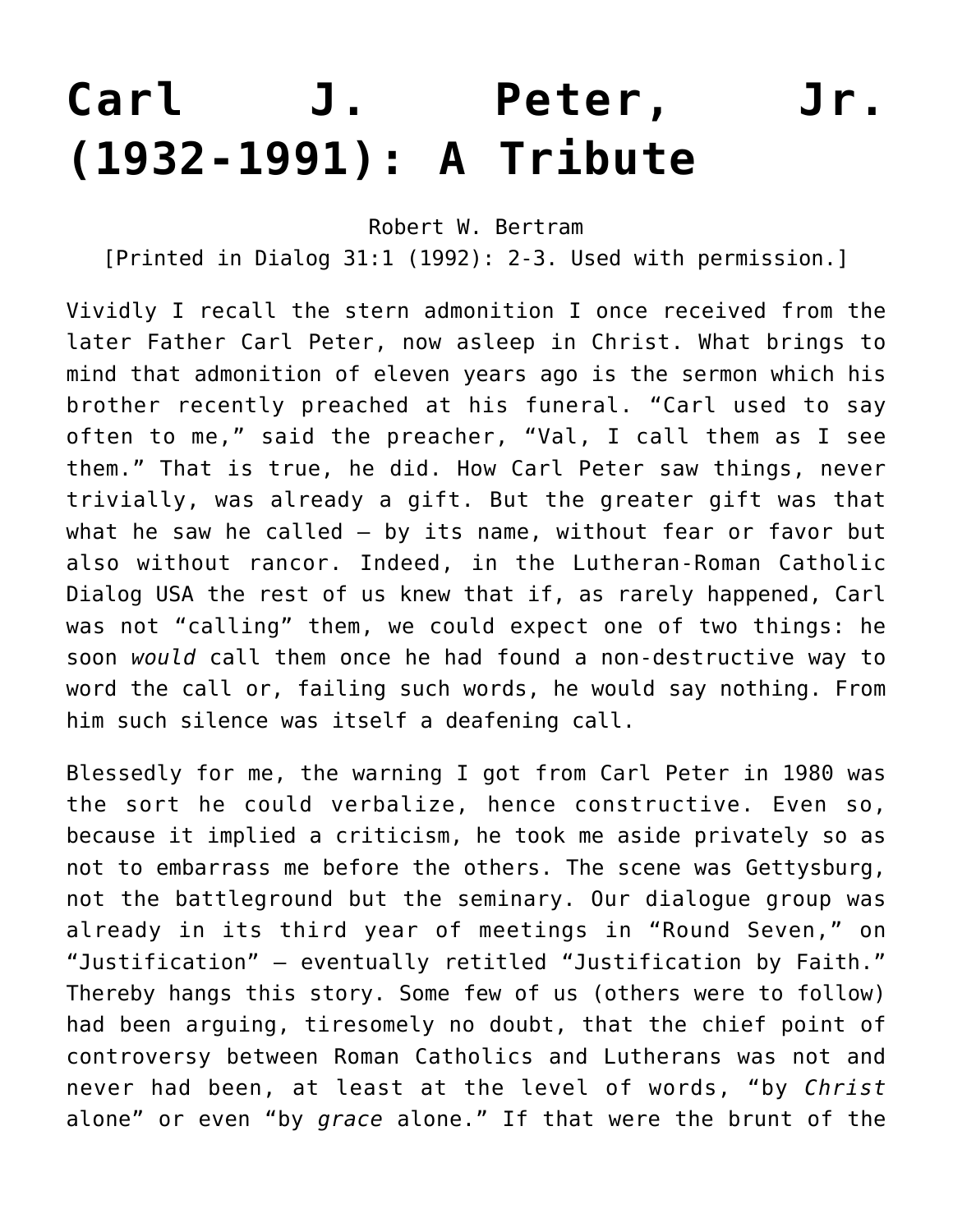issue, then yes, we by contrast now have consensus, at least terminologically. However, so we maintained, the deeper difference has always lain elsewhere – certainly in the Reformation it did – and it did so in so many words: "by *faith* alone." Any other differences about grace and Christ ought to be faced in the *sola fide*. Some of us dared hope the issue *could* be so faced, even resolved, at least alleviated.

Carl Peter saw things differently and said so, at first privately. His caution to me was firm but brotherly: If you persist in emphasizing *sola fide* you will drive our dialogue to an impasse, a "dead end" and reduce it to a "dinosaur." I hasten to add, and with the profoundest gratitude, the fact that in conscience I had to forego this dear brother's advice he himself never reproached. He may even have understood. In any case, what he did do was the following. Given the direction that the dialogue took, namely, toward conceding the importance of *sola fide,* Father Peter then made the most of what might have struck him as a bad situation. With his exceptional gifts as a controversialist he turned what he understood by *sola fide* to what he hoped would be lasting, ecumenical advantage – the opposite of a "dinosaur."

It struck Carl Peter as inconsistent of Lutherans to speak of God's saving grace as "unconditional" if at the same time they insisted that grace must be received by faith. For then doesn't grace depend for its effectiveness upon faith as a "condition?" But on second glance, Peter perceived in this Lutheran inconsistency an opportunity for ecumenical agreement. After all, Roman Catholicism celebrates the profusion of "conditions" through which grace takes effect, beginning with the Incarnation itself and extending to such human embodiments as means of grace (through which grace is "mediated"), also good works, certainly faith. Then why not allow Lutherans their "unconditionality" of grace, even if need be as their "critical principle," so long as